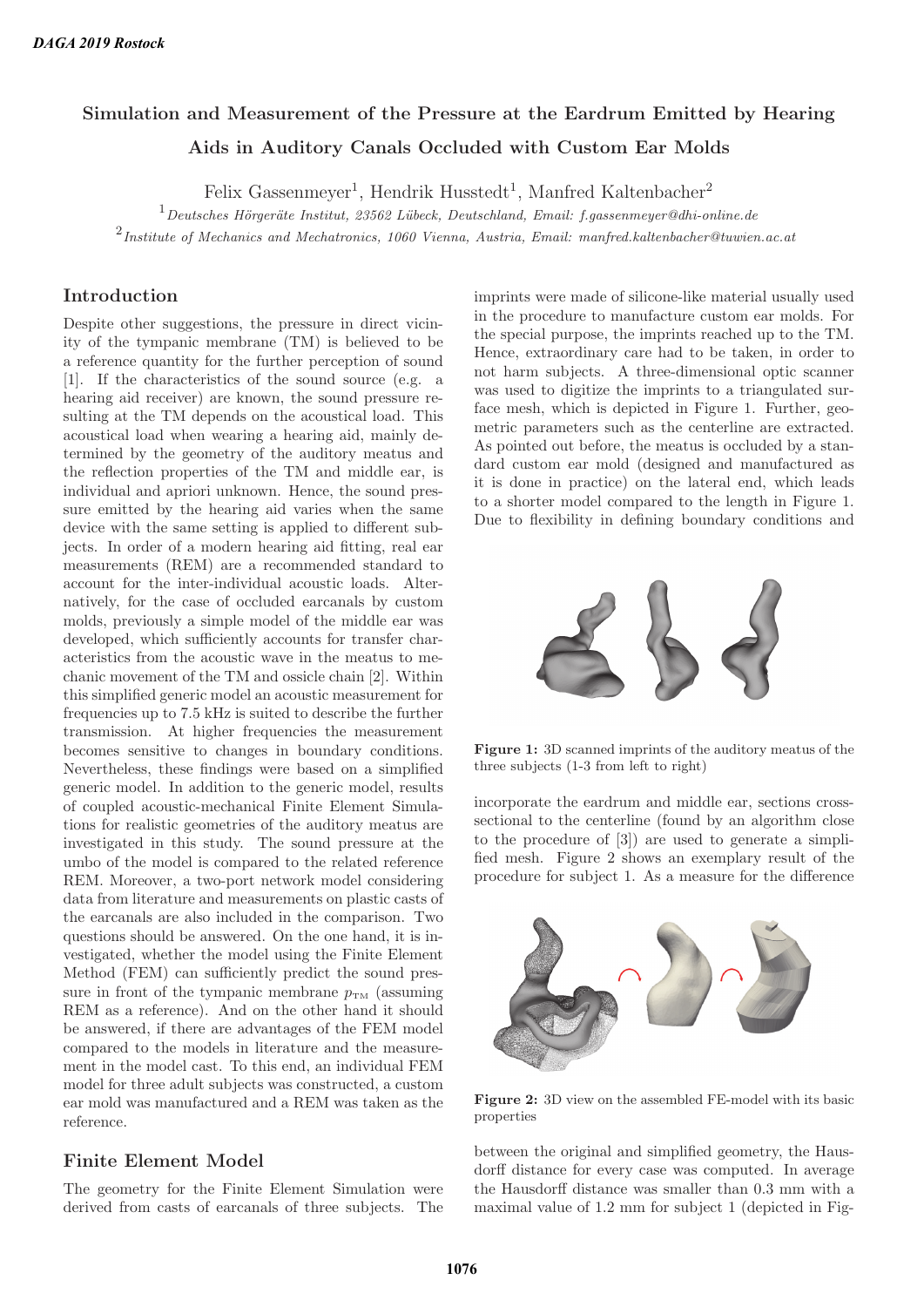ure 2). On the medial end, the model of the tympanic membrane including the middle ear load of [2] is used to account for the reflection properties. This middle ear model is connected to a cross-sectional slice by adjusting the volume in such a way, that it meats the volume of the innermost (10 mm on the centerline) part of the original geometry. Additionally, at the interface of the mold and the connected earcanal, on a circular plane of 1 mm in diameter, the system is excited by a normal velocity (compare to [2]). The resulting model can be seen in the right part of Figure 2. Mesh generation was done in Gmsh [4]. Only harmonic excitation was considered. Equation (1) shows the acoustic-mechanical coupling condition, which is set for the connecting interface of the modelled eardrum. The acoustic particle velocity  $v_a$  normal to this interface equals the mechanical velocity  $v<sub>m</sub>$  in this direction

$$
\mathbf{n} \cdot (\mathbf{v}_a - \mathbf{v}_m) = 0. \tag{1}
$$

The resulting system of partial differential equations was solved by the Finite Element code CFS++ [5].

#### **Measurements setups**

In this study, two types of measurement were accomplished. On the one hand, probe tube measurements were done on a cast of earcanal 1, which was 3-D printed and is shown in Figure 3. The material is believed to be sound rigid. On the other hand, for every subject a REM, which serves as the reference was taken. For both



**Figure 3:** 3-D printed cast of the auditory meatus of subject 1 with the measurement setup

purposes the Etymotic ER-7C microphone was used. In every custom mold, one bore to connect the hearing aid receiver and an extra bore for the probe tube was manufactured (3-D printing). The setup at the real ears is the same as shown in Figure 3. A Knowles Balanced Armature Receiver ED21913 was used as sound source. The characteristic of the receiver coupled to the custom mold was determined by measuring the response in an artificial ear Type IEC 60318-5 with a known transfer impedance  $Z_T$ . Dividing the pressure measured at the coupler microphone  $p_{\rm C}$  by  $Z_{\rm T}$  gives the sound flux  $q_{\rm S}$  of the excitement for every frequency and a specific driving voltage  $U_{\rm S}$ . Signal presentation (sine-sweep) and recording was done with a Laptop Computer connected to an RME Fireface soundcard. Further processing was done

in Matlab. Time signals were windowed by a Hanningwindow and transformed to frequency domain via a standard FFT method.

For the REM the probe tube was placed by inserting the tube until the subject felt contact with the eardrum. This position was marked with a small extra ring on the tubing at the outer face of the custom mold. Finally the tube was slightly pulled away from the TM by less than one millimetre.

### **Network model**

In order to compare the results of the FEM model, a network model with data from literature was used. The model framework is close to the one of [7], whereas here leakage was not taken into account. For the "eardrum impedance"  $Z_D$  the data of [6] was used. No further individual adjustment to account for the inter-individual differences of the reflection properties at the tympanic membrane was done.

#### **Results**

Before comparing the models to the REM it has to be verified, that the reconstruction of the geometry and the coupling of the generic middle ear does not change the acoustic properties when compared to the original geometry. Therefore, three cases were simulated. First, the original geometry at sound hard boundary conditions (ref geo) and second, the modified geometry on the one hand at sound hard boundaries (mod geo A) and on the other hand including the acoustic-mechanical coupling at the tympanic membrane (mod geo A/M) were calculated. The comparison is exemplary shown for subject 1 in Figure 4 The sound hard cases ref geo and mod geo A up



**Figure 4:** Comparison of Simulations of the original geometry with sound hard boundary conditions and the modified geometry.

to 7.5 kHz are in excellent accordance  $(< 1.5$  dB). The comparison of the sound hard cases to the coupled case also shows good accordance in the high frequency range from 2-7.5 kHz. In the lower frequency range a drop of the sound pressure level due to the coupling can be seen. As shown in Figures 5 - 7 an analogue effect can be ob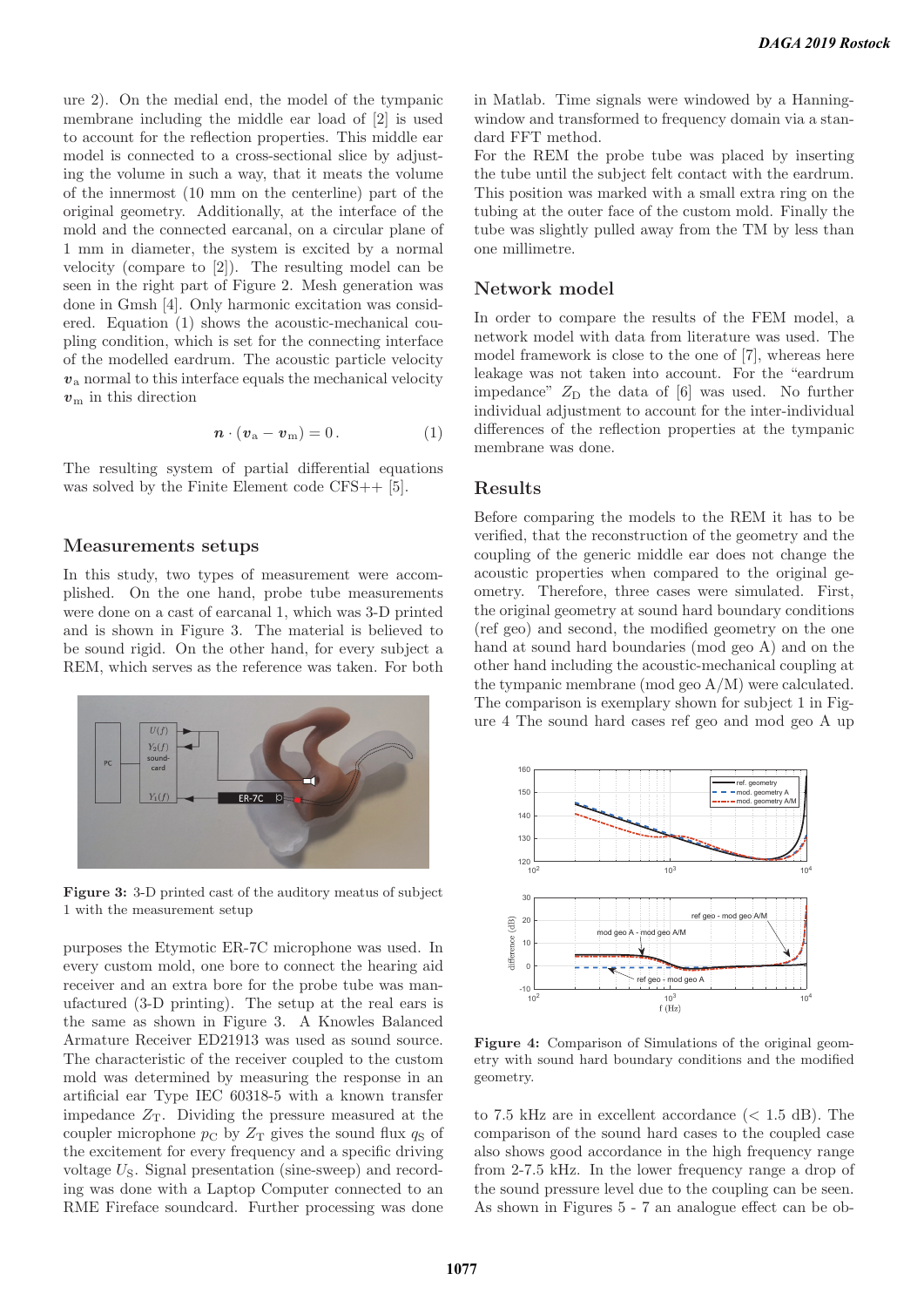served for the REM for each subject. Hence, in quality, the acoustic-mechanical coupling is able to account for the reflection properties at the tympanic membrane. To fit the model prediction to the REM the thickness of the tympanic membrane as well as the Young's modulus of the middle ear model were adjusted. The results in the frequency range up to 6 kHz differ from the measurement by less than 4 dB for every subject. Extending the range up to 9 kHz leads to deviations less than 11 dB. Fig-



**Figure 5:** Measured and modelled sound pressure level at a remote point in front of the tympanic membrane for subject 1 normalized to a constant normal source velocity of 1.



**Figure 6:** Measured and modelled sound pressure level at a remote point in front of the tympanic membrane for subject 2 normalized to a constant normal source velocity of 1.

ure 8 shows the exemplary results of the sound pressure level (SPL) at a remote point in front of the tympanic membrane of subject 1. The reference measurement on the real ear is depicted as the black line. In contrast to Figures 5 - 7 the SPL is depicted as absolute values, which includes the characteristics of the receiver. The curves show two main resonances, one the one hand, the receiver resonance around 2.8 kHz, and on the other hand a Helmholtz resonance due to the sound bore through the mold (receiver is coupled at the outer face of the mold). At frequencies above 7 kHz higher harmonics of these resonances are present.



**Figure 7:** Measured and modelled sound pressure level at a remote point in front of the tympanic membrane for subject 3 normalized to a constant normal source velocity of 1.

Compared to the measurement in the sound rigid cast, mainly in the low frequency range from 200 Hz to 1 kHz deviations around 5 dB occur. In the range of 2 kHz to 6 kHz the difference becomes smaller than 3 dB. Especially the receiver resonance is in good accordance. For the Helmholtz resonance slight shift in frequency can be observed. At frequencies higher than 8 kHz the difference in SPL of the REM to the measurement in the cast become higher than 5 dB and reaches up to 20 dB. Regarding only the range up to 7.5 kHz, the main deviations are in the low frequency range and in average are less than 5 dB.

A similar behaviour can be observed by comparing the



**Figure 8:** Measured and modelled sound pressure level at a remote point in front of the tympanic membrane.

network model to the REM. In this model the reflection properties of the TM in form of an average "eardrum impedance" are taken into account [6]. Although, the effect of the eardrum is shifted in frequency and the decrease in SPL compared to the sound hard case is not as distinct as for the finite element model, in quality it gives the same impact on the overall SPL.